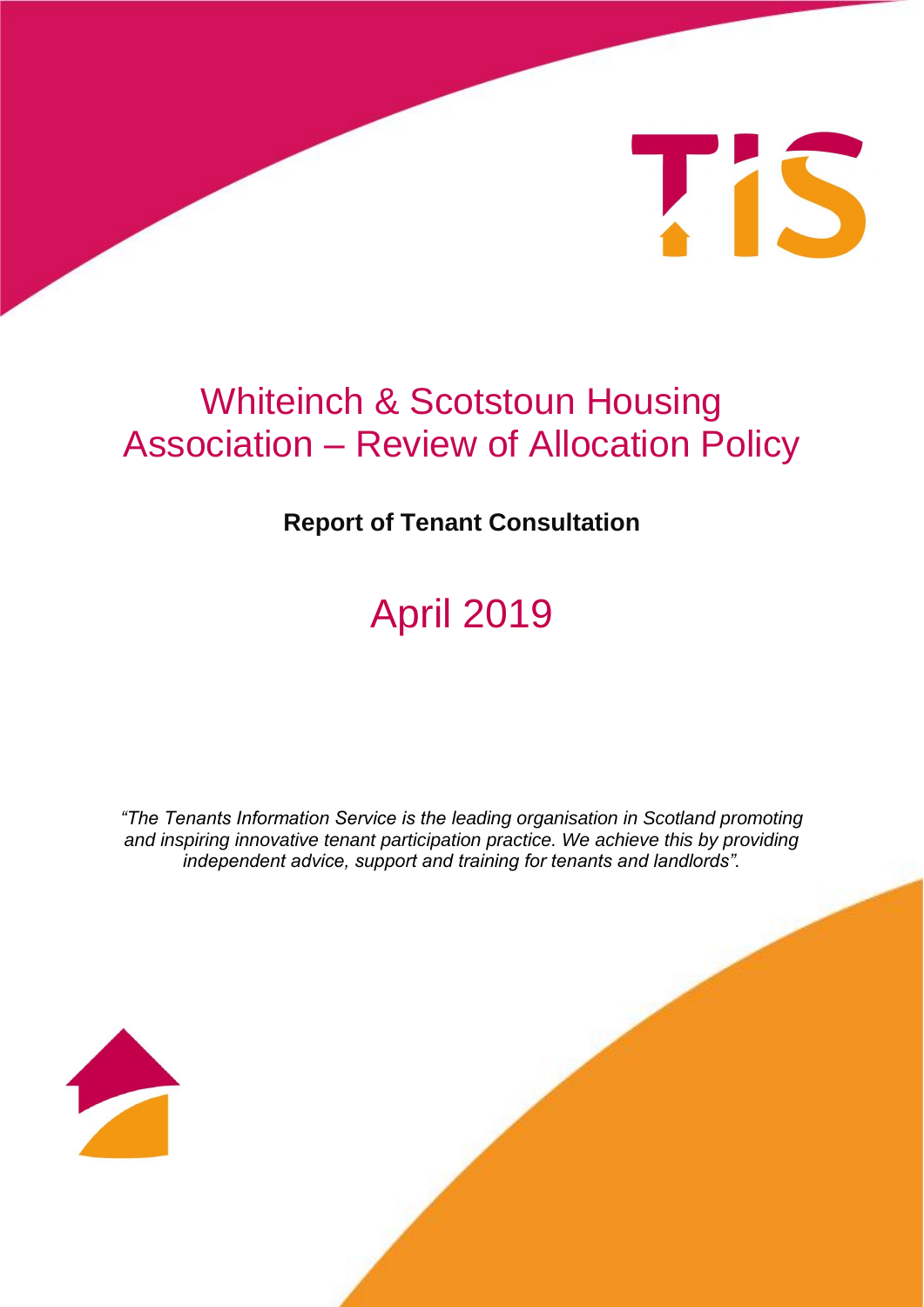## **Contents**

| 1.0 | Introduction                                 | 3  |
|-----|----------------------------------------------|----|
| 2.0 | The Consultation Programme                   |    |
| 3.0 | Feedback from the Tenant Consultation Events | 5  |
| 4.0 | Conclusions                                  | 11 |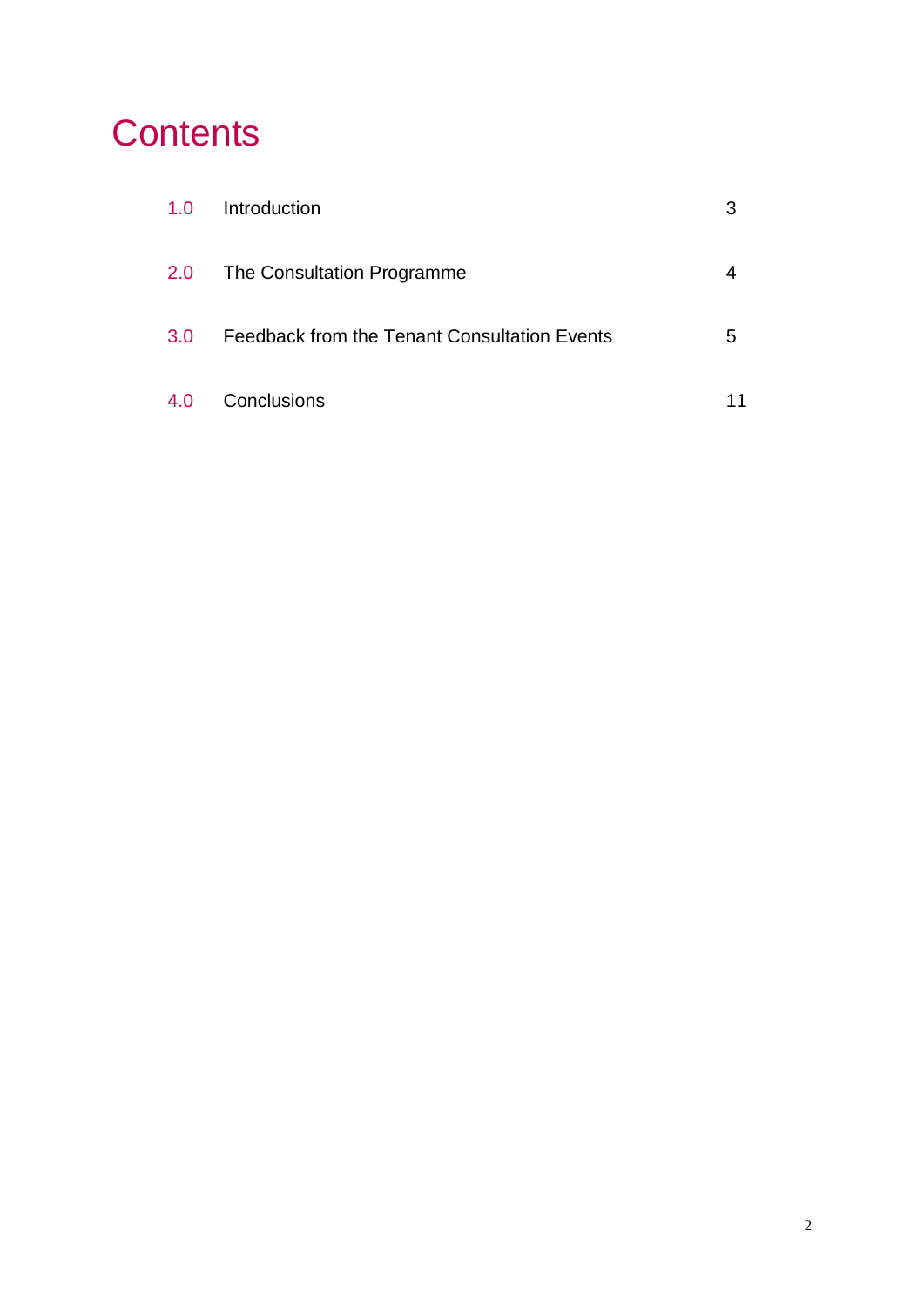## 1.0 Introduction

- 1.1 The Tenants Information Service (TIS) was commissioned in November 2018 to undertake consultation to support Whiteinch & Scotstoun Housing Association (WSHA) to review their allocation policy in accordance with the provisions laid out in the Housing (Scotland) Act 2014.
- 1.2 The Housing (Scotland) Act 2014 set out a series of provisions affecting the way in which social housing providers allocate their properties. A number of these provisions are statutory, and as such WSHA have to incorporate these into their allocations policy. However, there are also a number of discretionary powers laid out in the Act that landlords can choose to make use if they feel it would help them achieve their strategic housing objectives.
- 1.3.1 WSHA have reviewed their allocations policy in accordance with these provisions, and have developed a series of proposals for changes they would look to make to the current allocation policy to reflect these.
- 1.3.2 This report outlines the findings of a consultation exercise that was conducted to establish the views of tenants, applicants and other stakeholders on those proposals.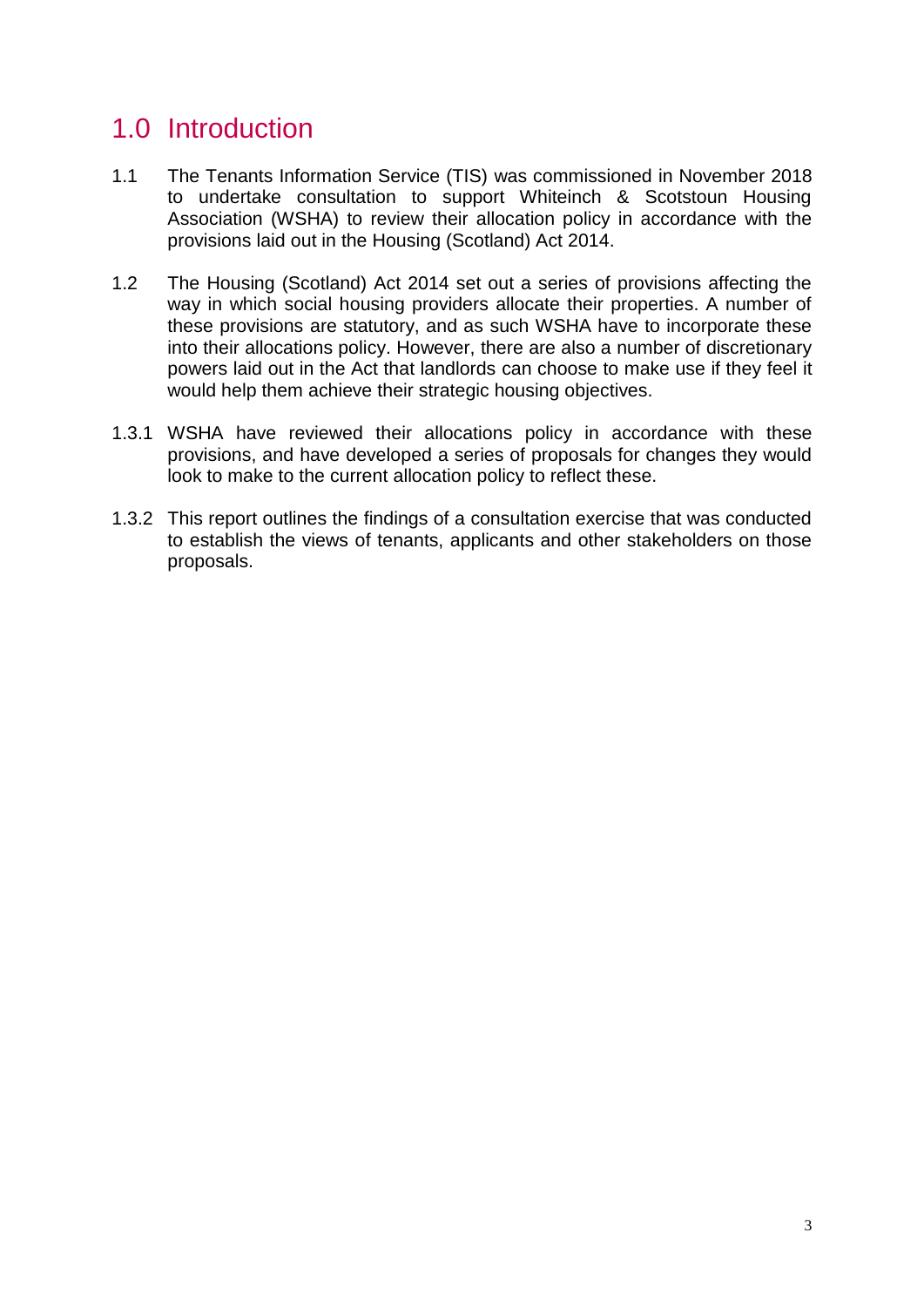## 2.0 The Consultation Programme

The consultation process was structured to provide a range of ways for people to get involved:

#### 2.1 Preparation of a Briefing Document

A briefing document, setting out a summary of the proposals, was developed. The document was designed to be easy to understand and included the key changes to the allocation policy that were planned by WSHA.

This summary document was made available via the WSHA website, and tenants and applicants were signposted to it via the group texting service and the circulation of posters displayed in public spaces across the local area.

#### 2.2 Survey of residents and other stakeholders

A survey was developed using SurveyMonkey and was made available via the WSHA website along with the Briefing Document. As above, tenants and applicants were signposted to it via the group texting service and the circulation of posters displayed in public spaces across the area.

Copies were also available on request from the reception desk at the WSHA housing office at Northinch Court.

#### 2.3 Postal survey

A sample group was drawn from existing tenants and current waiting list applicants – the sample extended to approximately 50% of these groups, with efforts made to achieve a spread across household types.

All 971 individuals in the sample group (659 tenants and 312 applicants) received a copy of the Briefing Document and the survey in the post, along with a FREEPOST envelope to return their completed responses.

#### 2.2 Focus group session

Using a database of 'interested tenants', participants were invited to take part in a focus group to explore the proposals in more detail.

#### 2.4 Freephone Service

The TIS Freephone number was included in the Briefing Document, the website and group text, encouraging residents to get in touch if they wanted to discuss the proposals in more detail, or if they would like to complete the survey over the telephone.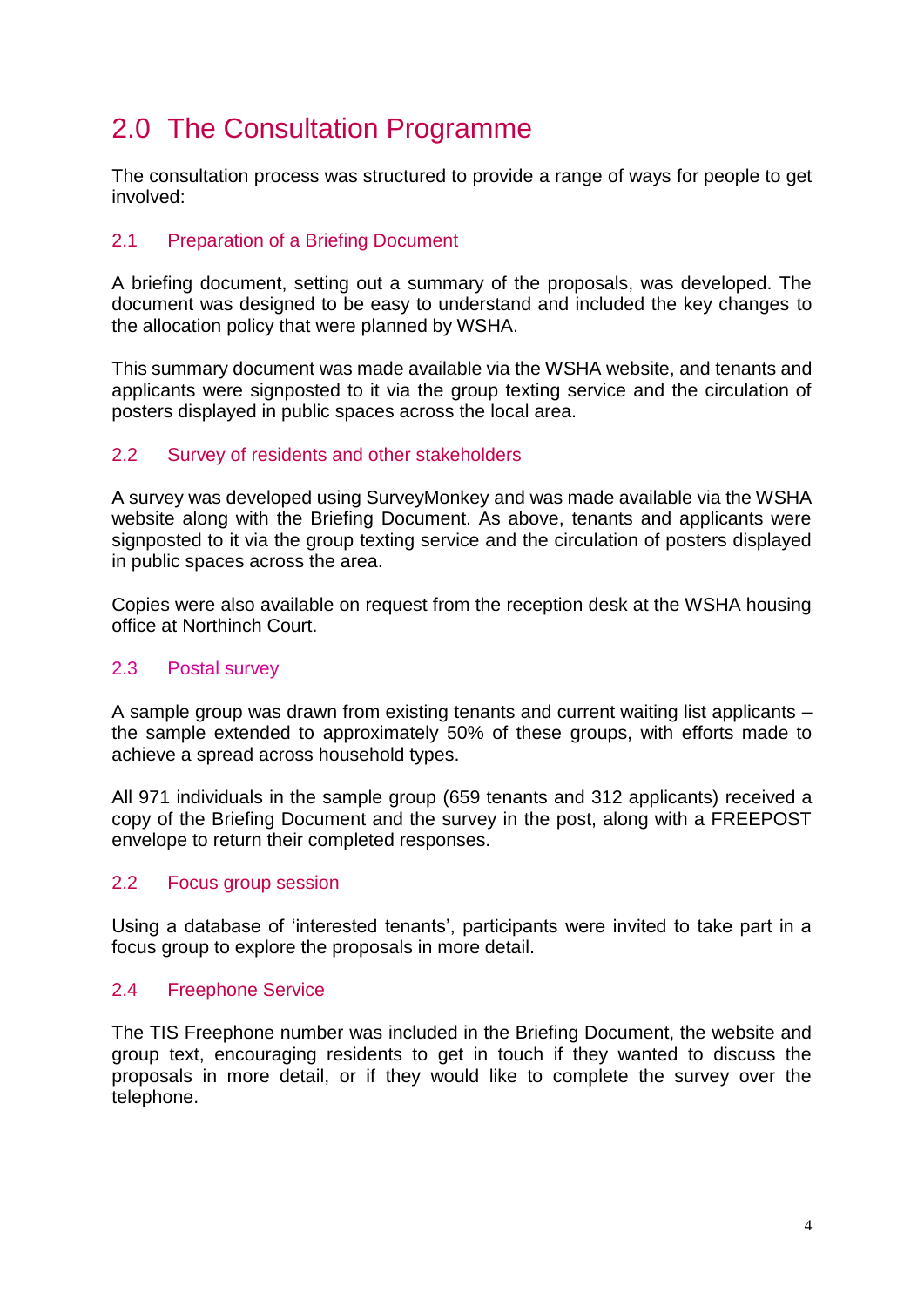## 3.0 Feedback from the Tenant Consultation Events

#### **3.1 Rate of Responses:**

- 3.1.1 There were 89 surveys completed in total:
	- 75 postal responses
	- 2 telephone responses
	- 12 on-line responses
- 3.1.2 A total of 5 respondents took the opportunity to contact TIS via telephone.
- 3.1.3 None of the invited participants attended the focus group.
- 3.1.4 Of the total responses, 72% were made by current WSHA tenants. The remaining 28% of responses came from applicants on the WSHA waiting list.

#### **3.2 Summary of Responses :**

**Q1: Do you agree that a housing options interview should be offered to all applicants to discuss their housing needs?**



There were 21 respondents who provided a comment in further explanation of their answer to this question. The majority of these comments indicate that respondents feel that an interview would allow applicants to provide more detail and explain their circumstances in a way that can't be done on an application form. Further, the comments suggested agreement that such an approach is useful in explaining the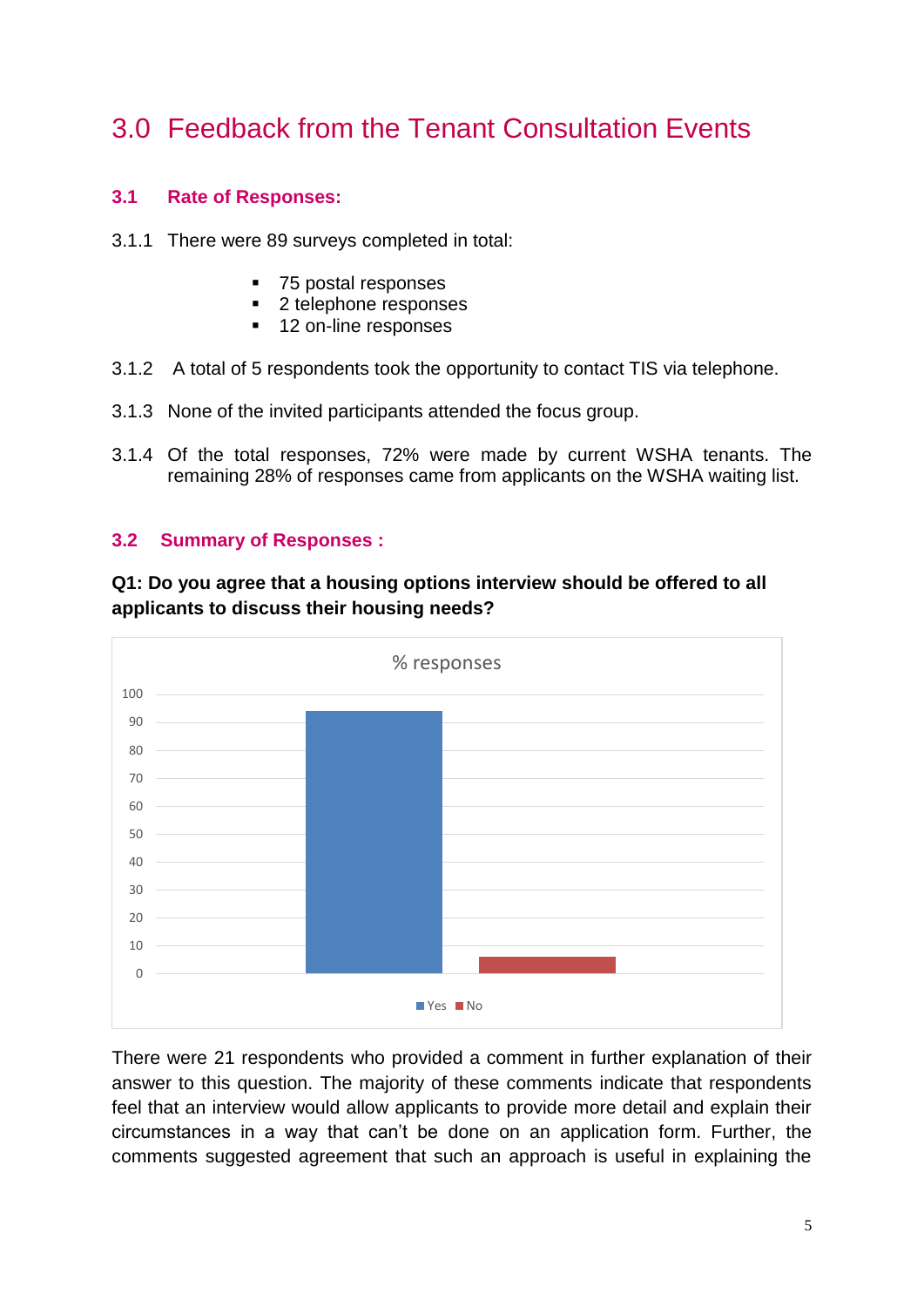likelihood and/or timescale of receiving an offer to applicants, and is a useful way of signposting applicants to alternative housing options.



#### **Q2: Do you agree that applications should be suspended for the circumstances set out in the consultation document?**

There were 20 respondents who provided further comment to this question. These comments can be grouped into:

- A need for flexibility stressing that individual circumstances should be taken into account before suspending. Specific reference to mental health or people falling into arrears because of the impact of welfare reform were included of examples of situations where a flexible approach might be required.
- Particular support for measures to tackle Anti-social behaviour.
- Careful assessment needed to determine if an applicant has deliberately worsened their housing conditions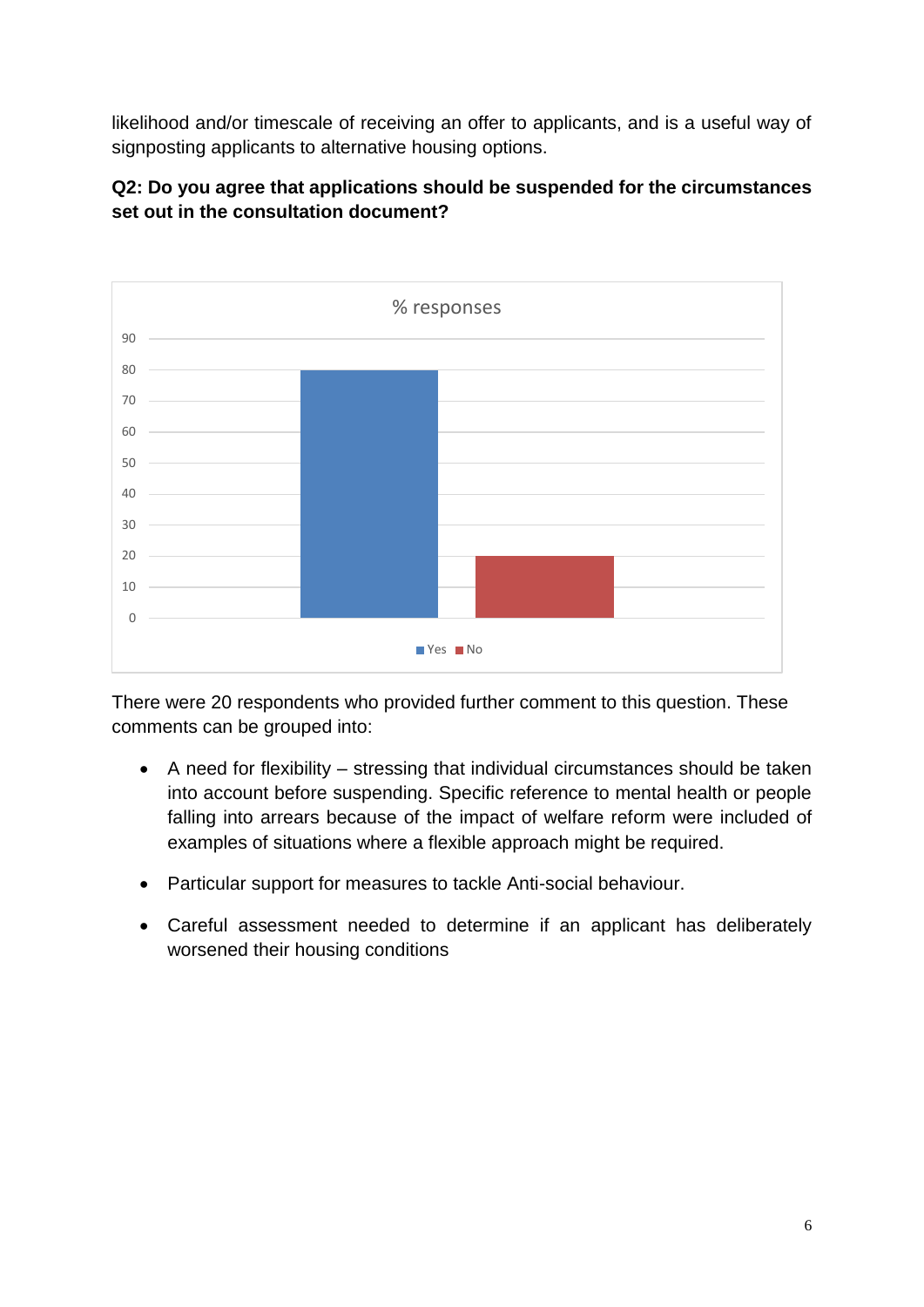#### **Q3: Do you agree that homeowners who do not have an unmet housing need should be supported to improve their housing circumstances without being allocated a Scottish Secure Tenancy?**



There were 16 respondents who commented on their response. Those who responded **no** were evenly split between:

- Those that felt homeowners should be allocated the same as any applicant or where they are in circumstances of ill-health or financial pressure that mean they can't remain in their home.
- Those who felt homeowners should not be given any support by WSHA to improve their housing circumstances as this would place a strain on finances/resources.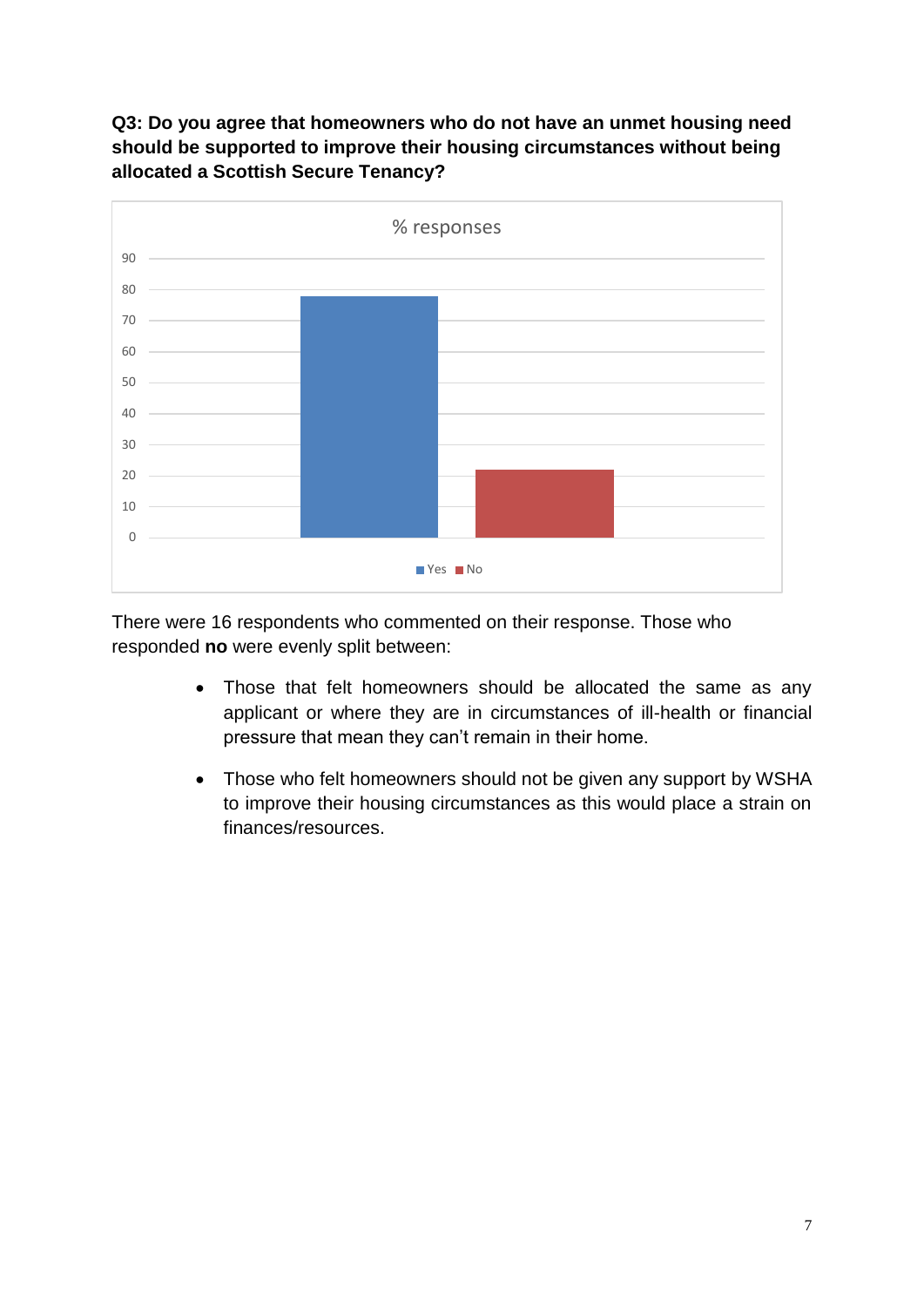

#### **Q4: Do you agree that homeowners should be offered a Short Scottish Secure Tenancy while they resolve their housing circumstances?**

There were 14 respondents who provided further comment. Those who responded yes largely suggested that they felt this was appropriate to help people in times of financial burden. Others were keen to stress that it must be made clear that it was a temporary solution.

Those who responded no were evenly split between:

- Those who felt only permanent tenancies should be offered to homeowners (i.e. they answered no to Q.3).
- Those who felt homeowners should be offered no support at all.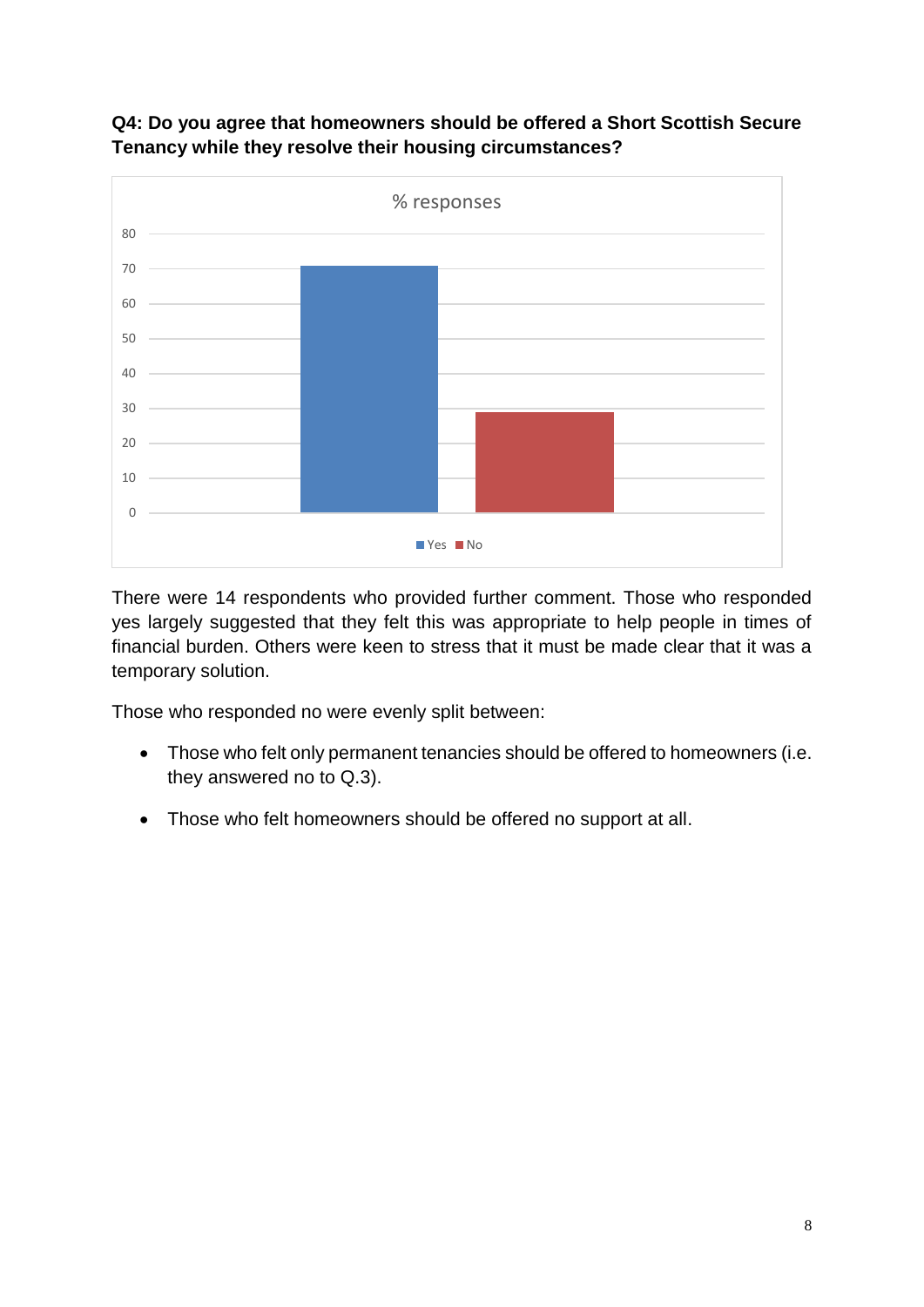

**Q5: Do you agree that ground floor properties should be reserved for applicants with a medical need for such a property?**

There were 12 comments received in response to this question. Those in favour suggested the ageing population and those with mobility issues would particularly benefit from this change. 2 of those who said no felt that this would discriminate against those with no medical need and lead to longer waiting times for such groups, while others suggested that it in order to reduce void levels, ground floor properties shouldn't be held back where there is no immediate need from someone with an illness or mobility issue.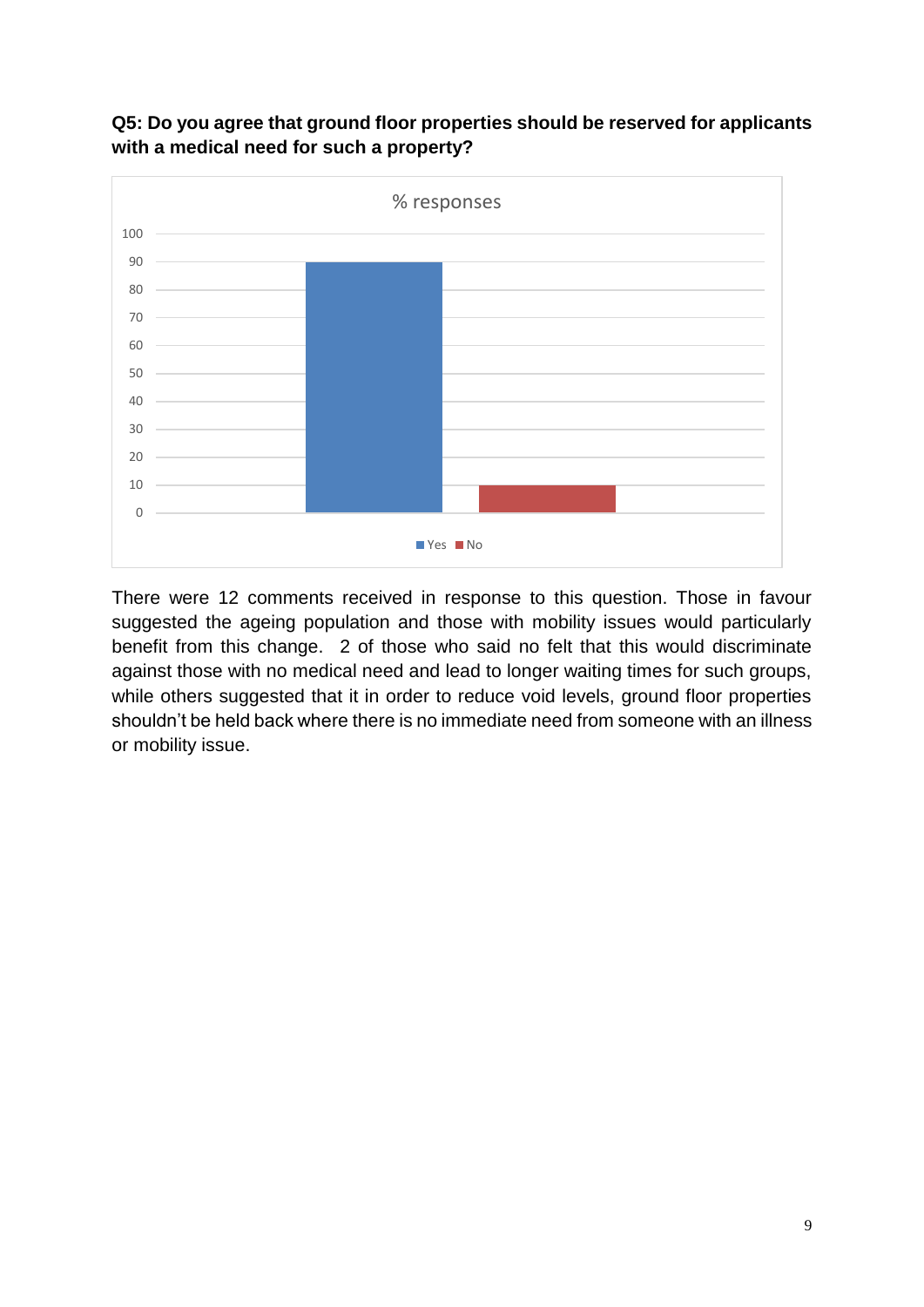

**Q6: Do you agree that members of the armed forces should be awarded points following confirmation of their date of discharge?**

There were 16 comments recorded. Those who had responded yes largely commented that their service earned them the right to priority while 3 people who did not support the change suggested the armed forces was a career choice and special treatment was unfair.